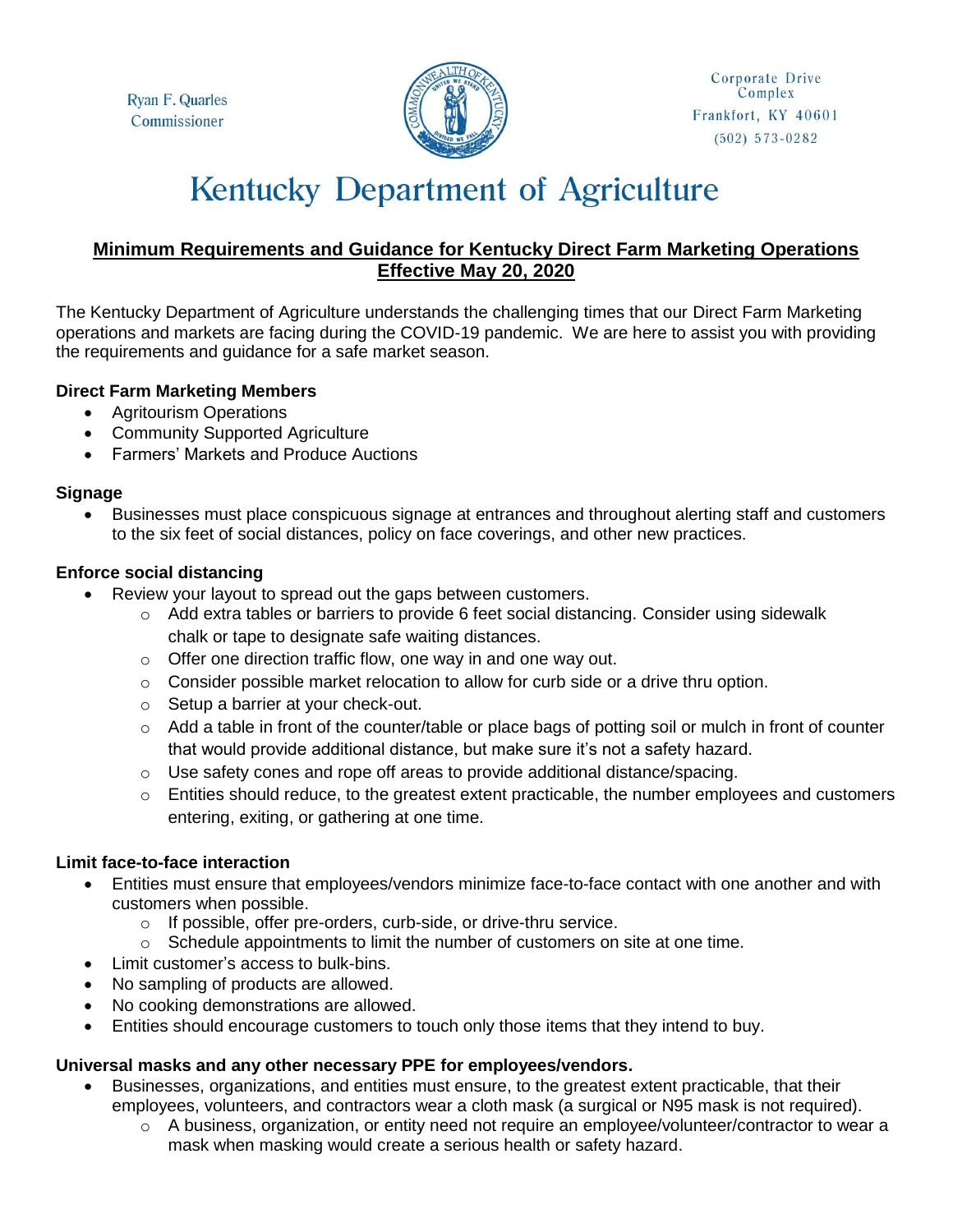o CDC guidelines on proper use of PPE can be found at: [https://www.cdc.gov/coronavirus/2019](https://www.cdc.gov/coronavirus/2019-ncov/prevent-getting-sick/diy-cloth-face-coverings.html) [ncov/prevent-getting-sick/diy-cloth-face-coverings.html](https://www.cdc.gov/coronavirus/2019-ncov/prevent-getting-sick/diy-cloth-face-coverings.html)

## **Encourage customers to wear masks**

- **Entities should encourage customers to wear masks.**
- Entities may refuse to serve any customer who is not wearing a mask, this would be at the discretion of the individual business.

## **Access to gloves**

- Entities must ensure that employees/vendors whose job duties include handling items often touched by others (e.g., credit cards/cash, paper) wear gloves that are regularly replaced.
- Entities should also follow the applicable CDC, OSHA, or other federal guidelines relating to gloves.

# **Adequate hand sanitizer and hand washing**

- Educate your employees/vendors about appropriate sanitization steps:
	- o Hand washing at least once each hour.
	- o Sanitizing frequently touched surfaces at least once each hour.
- Provide adequate hand sanitizer and hand washing stations throughout your business.
- Set up infection-prevention equipment and supplies, especially in high-traffic areas:
	- $\circ$  Hand washing stations with soap and water, liquid sanitizer dispensers, paper towels, and trash containers.
	- $\circ$  For employees/vendors handling money and vouchers encourage sanitary gloves and liquid sanitizer dispensers.
- Ensure restrooms or portable toilets are sanitized every hour and never run out of soap and paper towels.
	- $\circ$  Some locations have locked restrooms and portable toilets with a key required to enter, once returned, areas are being sanitized after each use.

## **Restrict common areas**

- Remove public seating areas so that customers or employees/vendors will not congregate.
- Close children's play areas and activities.

# **Proper sanitation**

- Use sanitizing wipes or solution (containing at least 60% alcohol) to clean frequently touched surfaces at least once each hour.
- Ensure employees/vendors sanitize their frequently touched surfaces as part of their end-of-day activities.
- Do not allow reusable shopping bags. Provide new bags for items to eliminate cross contamination.
- Disinfect areas/surfaces on a regular basis, including, but not limited to reusable bins and buckets, tables, and all areas that may be touched by individuals.
	- $\circ$  If surfaces are dirty, they should be cleaned using a detergent or soap and water prior to disinfection.
- For disinfection, most common EPA-registered household disinfectants should be effective.
	- $\circ$  A list of products that are approved by the EPA for use against the virus that causes COVID-19 is available<https://www.epa.gov/pesticide-registration/list-n-disinfectants-use-against-sars-cov-2>